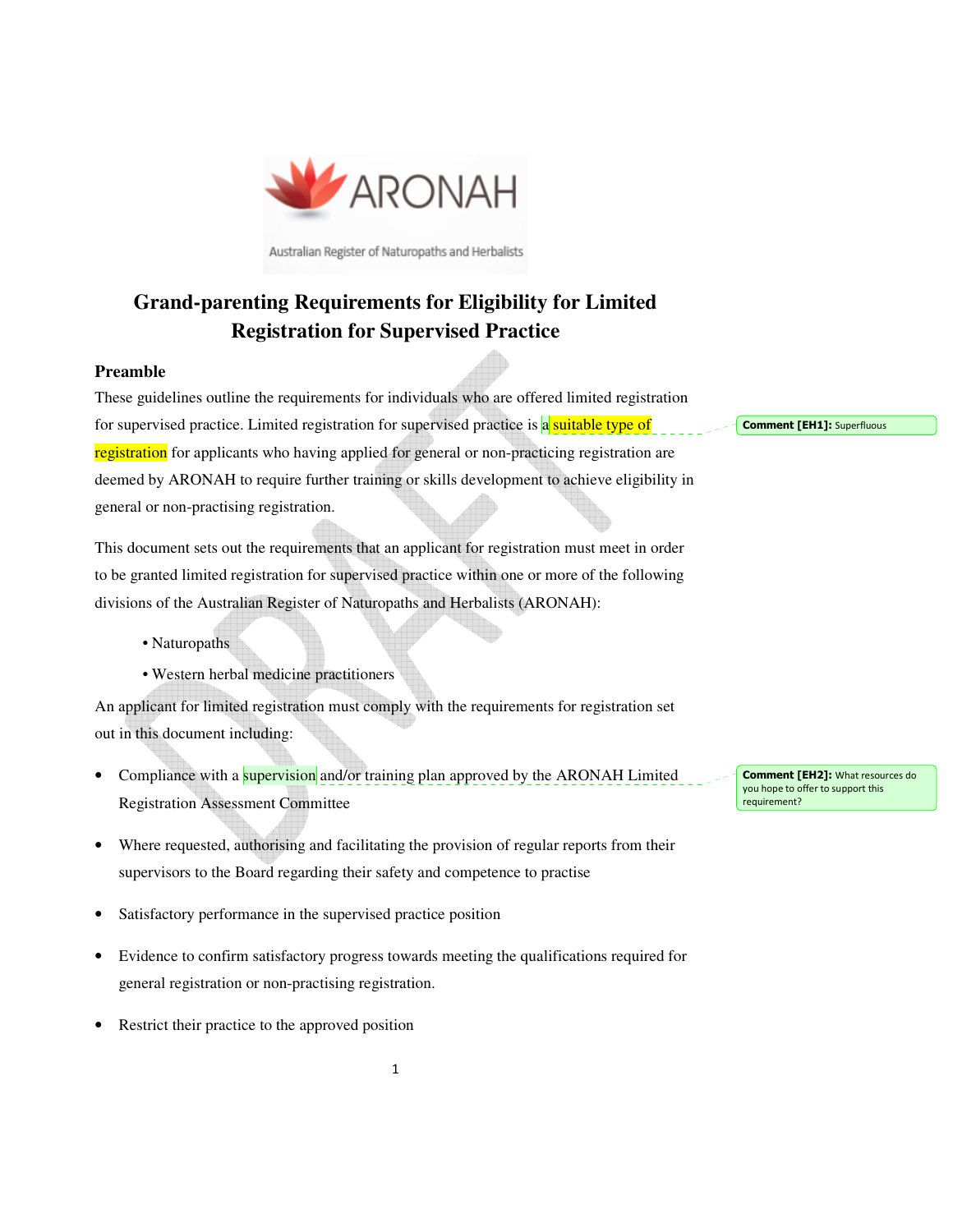These requirements are established under this standard to ensure safe and competent practice for the period of limited registration for supervised practice.

#### **General requirements:**

- a) Presentation to ARONAH of proof of identity in line with the Guidelines on Proof of Identity Requirements
- b) Evidence of current membership with a professional association as outlined in Schedule 2
- c) Evidence of having been awarded a qualification in naturopathy or Western herbal medicine leading to an entitlement to practice the designated profession in the country issuing the qualification
- d) Evidence of English language skills that meets with the Guidelines on English Language Proficiency Requirements
- e) Satisfactory completion of a criminal history check undertaken by ARONAH that meets the ARONAH Guidelines on Criminal History
- f) Provision of any other information ARONAH requires in order to determine whether the applicant is a suitable person to hold limited registration.

All documents must be certified copies of the original. Refer to the Certified Documents (02/2011) guidelines accessible on the ARONAH website at http://www.aronah.org (finish link). All documents in foreign languages must be translated by a certified translator. Refer to http://www.aronah.org.

### **Renewal and variations**

Limited registration is available for annual renewal. ARONAH will not renew limited registration more than three times.

If a practitioner has a significant change in circumstances, such as a change from the original training plan, they must have submit a new application for limited registration. However, practitioners can apply to the Board for a variation if there is a minor change to their circumstances, such as a change in their supervisor.

When making an application for a variation, ARONAH requires details of the change of circumstances from the supervisor and confirmation from the registrant that they agree to the change in circumstances. Supporting documentation of the change must be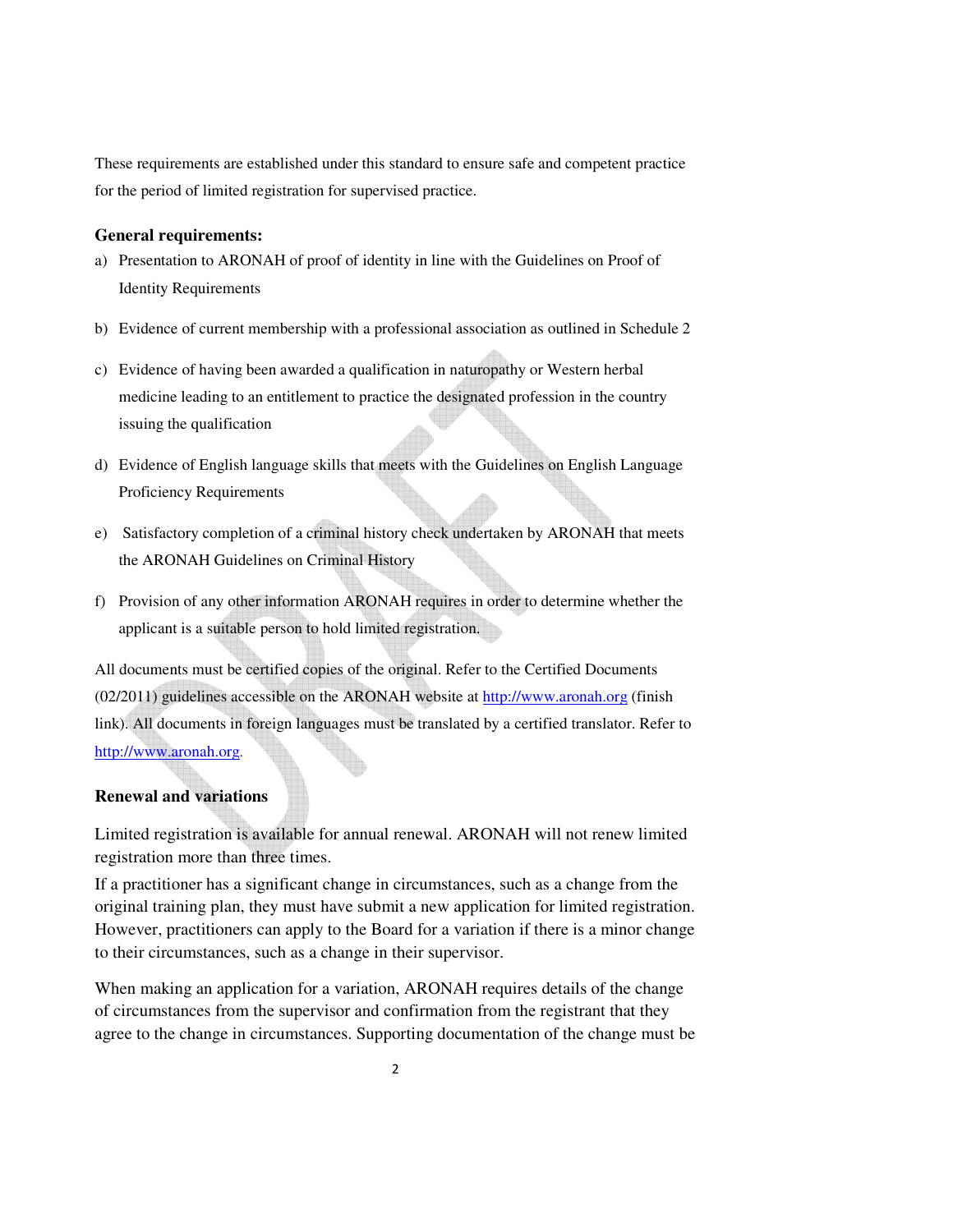submitted. If ARONAH considers the variation is significant, it will require the registrant to submit a new application.

### **Assessment and approval of supervision and/or training plans**

The development, assessment and approval of supervision plans and/or training plans for the requirements of limited registration will be determined through ARONAH's Limited Registration Assessment Committee. This committee will assess the current skills and competence of the applicant based upon the provided documentation and will determine the areas of skills, attributes and knowledge development necessary for the applicant to be eligible for general or non-practicing registration. These identified skills, attributes and knowledge will be provided to the applicant who will be required to develop a supervision and/or training plan to support their development in these areas. The supervision and/or training plan will then be presented to the Limited Registration Assessment Committee for assessment. The Committee will either approve the plan/s or recommend changes. The applicant is only eligible for limited registration for supervised practice once a supervision and/or training plan has been approved by the Committee.

## **Definitions**

**Supervision plan** means a plan that sets out the arrangements or proposed arrangements for clinical supervision of the practice of the applicant for registration or registered practitioner.

**Training plan** means a plan that sets out the arrangements or proposed arrangements for formal training of the applicant for registration or registered practitioner.

### **Review**

This standard will commence on XXXX and be reviewed on XXXX (3 year period).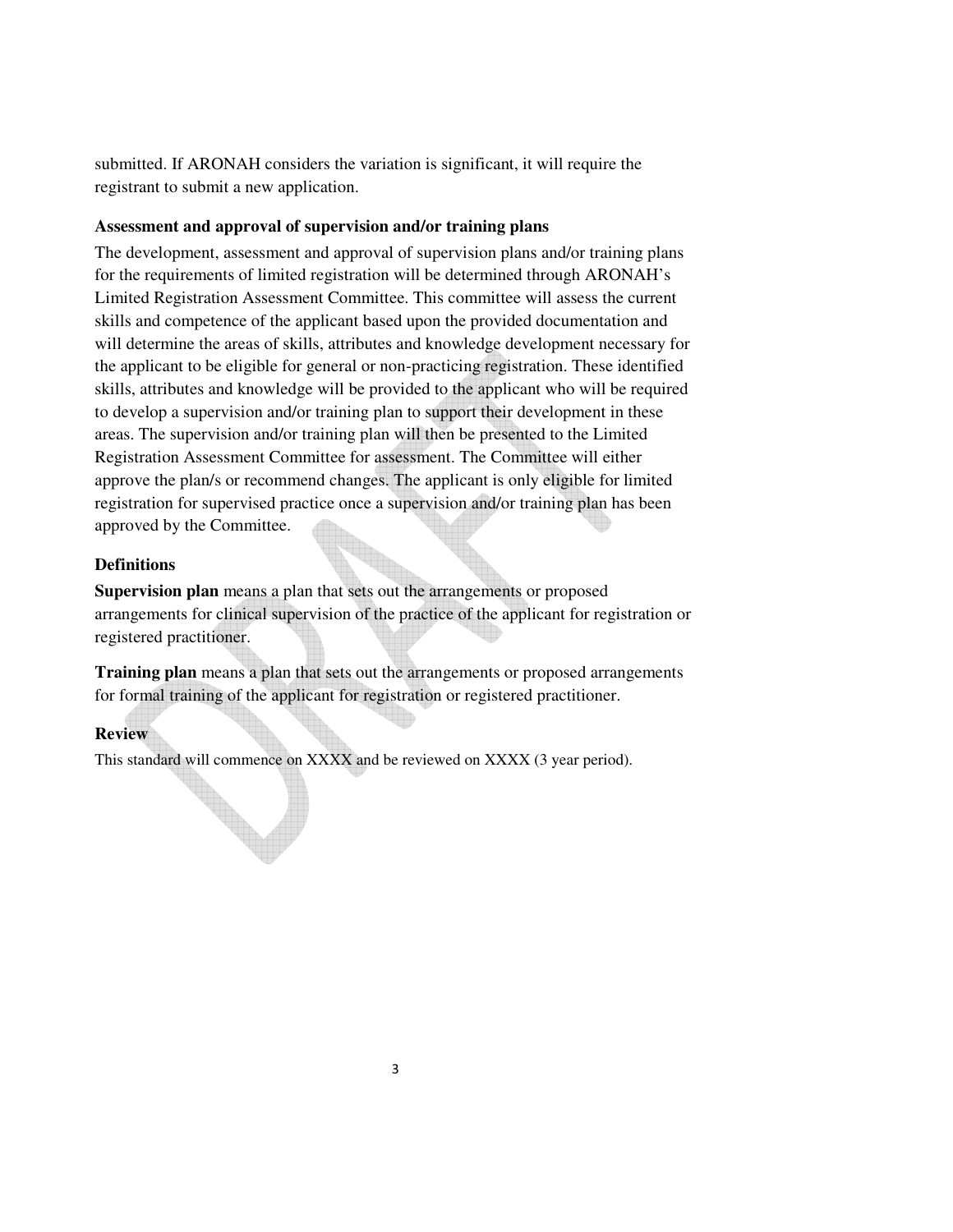## **SCHEDULE 1: Approved Documentary Evidence of Practice for Naturopathy and Western Herbal Medicine Practitioners AND DESCRIPTION**

| Type of evidence                                                                        | <b>Details and explanations</b>                                                                                                                                                                                                                                                                                                                                                 |
|-----------------------------------------------------------------------------------------|---------------------------------------------------------------------------------------------------------------------------------------------------------------------------------------------------------------------------------------------------------------------------------------------------------------------------------------------------------------------------------|
| <b>Taxation records</b>                                                                 | Must clearly identify occupation or earnings from the relevant area of practice                                                                                                                                                                                                                                                                                                 |
| Health Fund (or other third party payer) Rebate<br><b>Status</b>                        | Evidence of health provider rebate status, including details of health fund, category,<br>and provider number. This information varies between funds, years, etc. Whether this<br>evidence satisfies evidentiary requirements will be assessed on a case-by case basis.<br>Only one private health fund Provider Rebate Status per year can be claimed as<br>approved evidence. |
| Evidence of attendance at continuing professional                                       | Professional development activities which relate to naturopathy or western herbal                                                                                                                                                                                                                                                                                               |
| development activities specific to division applying                                    | medicine generally will be accepted for one division only in a given year                                                                                                                                                                                                                                                                                                       |
| for                                                                                     |                                                                                                                                                                                                                                                                                                                                                                                 |
| Invoices or statement from supplier of<br>naturopathic products and/or herbal medicines | Invoice or statement must be in the name of the applicant                                                                                                                                                                                                                                                                                                                       |
| <b>Professional Indemnity Insurance</b>                                                 | Must be in the name of the applicant and cover the specific area of practice                                                                                                                                                                                                                                                                                                    |
| Membership of a professional association relevant                                       | Only one membership of a professional association can be claimed per year as                                                                                                                                                                                                                                                                                                    |
| to the specific area of practice                                                        | approved evidence. Criteria by which professional associations are defined as<br>acceptable is outlined in Schedule 2                                                                                                                                                                                                                                                           |
| Written record from an employer                                                         | The record must state the period of time employed, title and the applicant's duties<br>related to the specific area of practice. Guidelines for Written Records from an<br>Employer are outlined in Schedule 3                                                                                                                                                                  |

4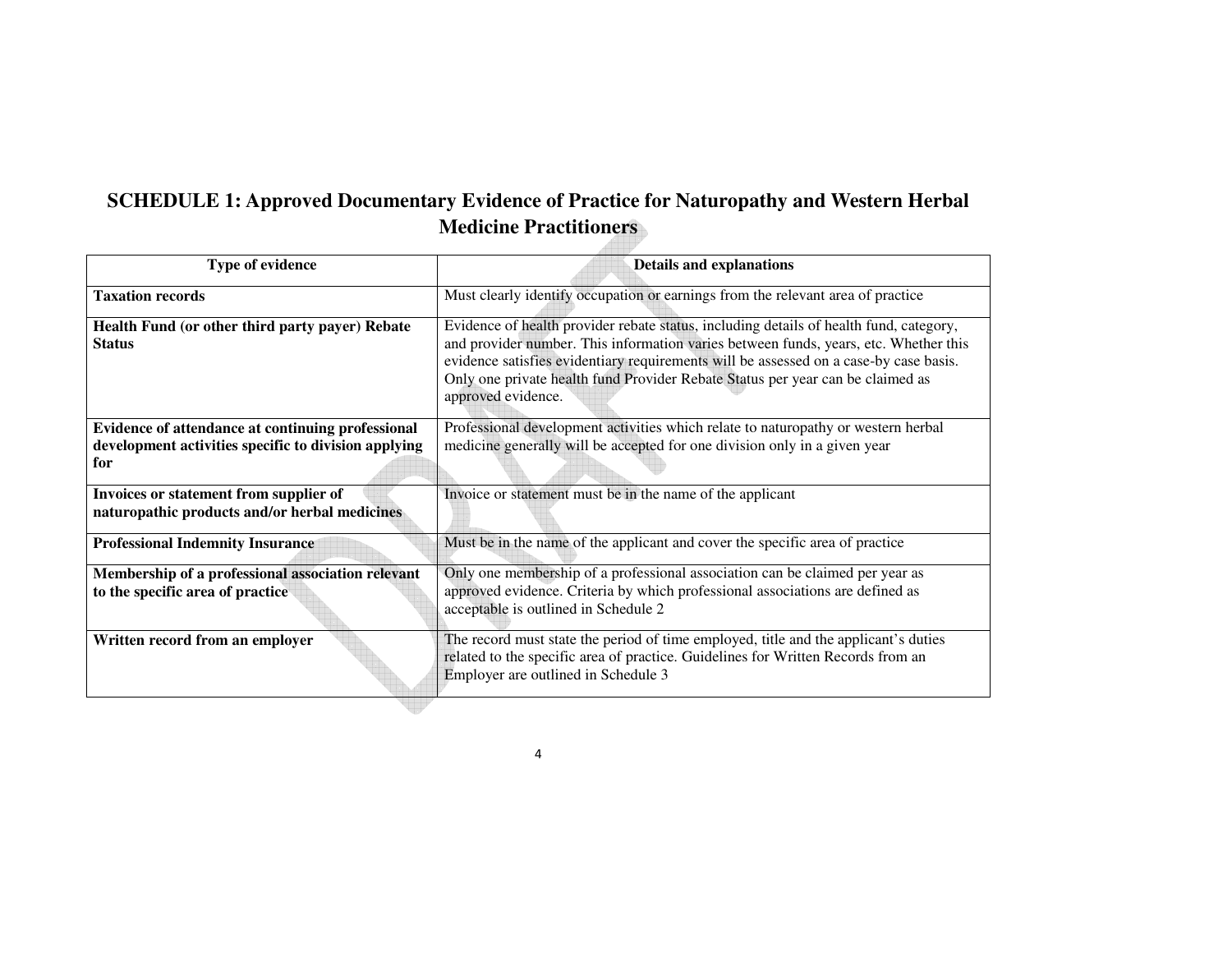| Type of evidence                      | <b>Details and explanations</b>                                                                                                                                                                                              |
|---------------------------------------|------------------------------------------------------------------------------------------------------------------------------------------------------------------------------------------------------------------------------|
| <b>Non-identified Patient records</b> | 10 de-identified, certified copies of real patient records for each Division being applied<br>for. Each patient record/file MUST comply with the Guidelines for Non-identified<br>Patient Records as outlined in Schedule 4. |
|                                       | 5                                                                                                                                                                                                                            |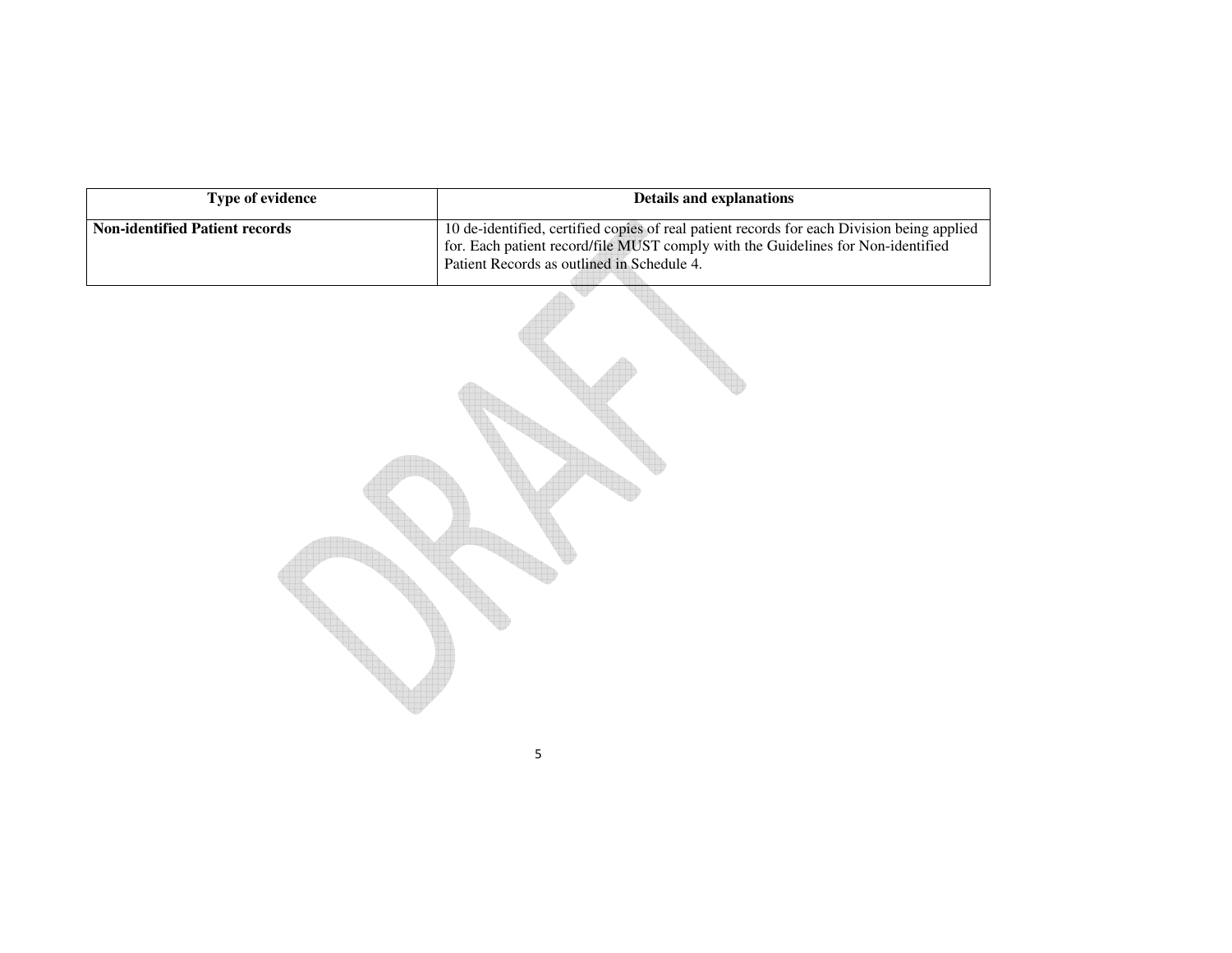# **SCHEDULE 2: Criteria for Defining the Acceptability of a Professional Association as Appropriate Evidence**

Professional association membership is a valid form of evidence of practice or competence if the association meets the following requirements:

- 1. Listed with the Therapeutic Goods Administration (TGA)
- 2. Require members to undertake a minimum of 20 hours of continuing professional education per annum

Based upon available information, ARONAH recognises membership with any one of the following associations as acceptable evidence for applicants:

- Association of Natural Medicine Practitioners
- Australian Committee of Natural Therapies
- Australian Natural Therapists Association
- Australian Naturopathic Practitioners Association
- Australian Traditional Medicine Society
- Complementary Medicine Association
- National Herbalists Association of Australia
- Society of Natural Therapists & Researchers

Membership with any associations listed here will be accepted as evidence of practice or competence under the proviso that proof that the association complies with the above criteria.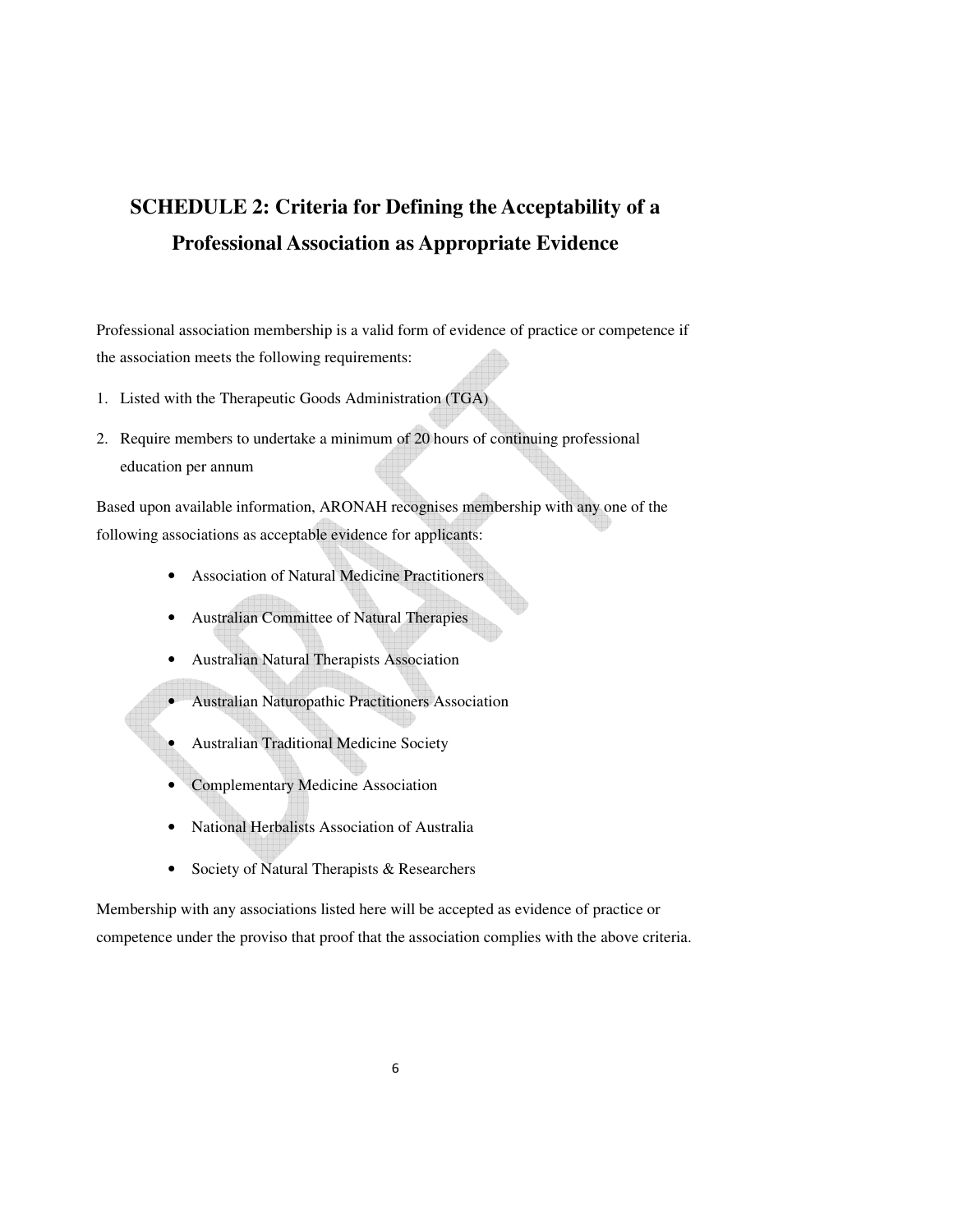## **SCHEDULE 3: Guidelines for Written Records from an**

# **Employer**

Employer statements are used when an employee requires verification of experience that is outside of the standard ARONAH application approval criteria. Employer statements must comply with the following guidelines:

- 1. It must be presented on letterhead paper
- 2. Include the dates of employment
- 3. Describe the role in which employed including a brief explanation of responsibilities, skills etc. Inclusion of job title only in the statement is acceptable if a job description is also provided as an additional document.
- 4. State whether it is part time or full time hours
- 5. Be signed by a manager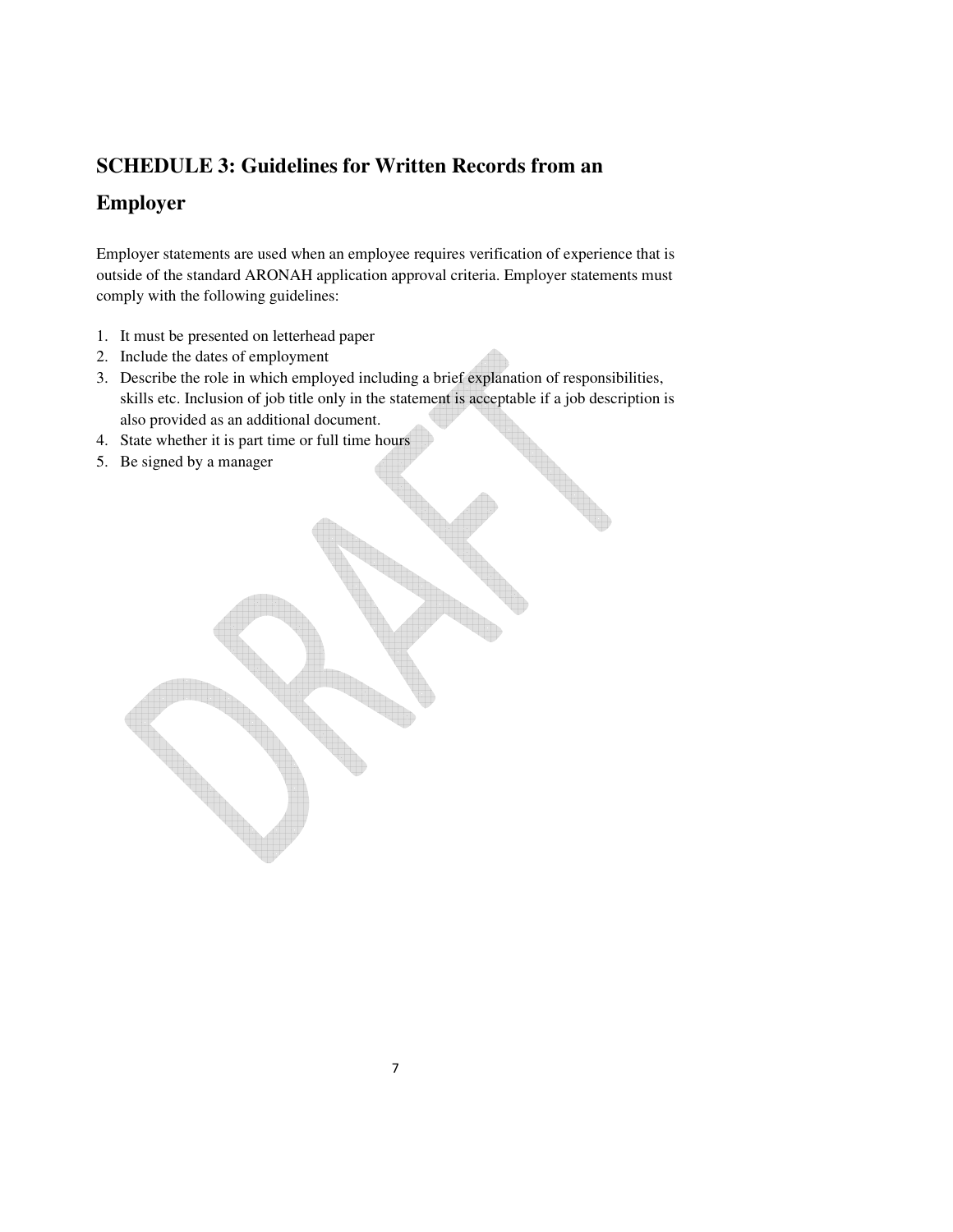## **SCHEDULE 4: Guidelines for Non-identified Patient Records**

Applicants should treat with respect the participants of their clinical cases studies, and protect their welfare and privacy. This should encompass a respect for the inherent dignity and the rights of persons, and a commitment not to use a person only as a means to an end. By taking all steps to non-identify a clinical record, individual's privacy can be protected whilst information is shared.

To non-identify a patient record the following identifiers of the individual or of relatives, employers, or household members of the individual, are removed:

- 1. Names;
- 2. All geographic subdivisions smaller than a State, including street address, city, state, and post code:
- 3. All elements of dates (except year) for dates directly related to an individual, including birth date and date of death; and all ages over 89 and all elements of dates (including year) indicative of such age, except that such ages and elements may be aggregated into a single category of age 90 or older;
- 4. Telephone numbers;
- 5. Fax numbers;
- 6. Electronic mail addresses;
- 7. Tax file numbers;
- 8. Medical record numbers;
- 9. Health plan beneficiary numbers;
- 10. Account numbers;
- 11. Certificate/license numbers;
- 12. Vehicle identifiers and serial numbers, including license plate numbers;
- 13. Web Universal Resource Locators (URLs);
- 14. Internet Protocol (IP) address numbers;
- 15. Full face photographic images and any comparable images; and
- 16. Any other unique identifying number, characteristic, or code.

In addition to removal of these identifiers, non-identified patient records must include at least the following information:

- 1. Date/s of consultation
- 2. Non-identifying record of patient name (such as initial)
- 3. Presenting condition including signs and symptoms
- 4. Treatment provided

#### **Additional guidelines for document format:**

- 1. **Photocopied documents**: all details from the above list must be blacked out in a method that does not allow transparency or viewing of any nature
- 2. **Emailed documents**: document should have all details from the above list removed